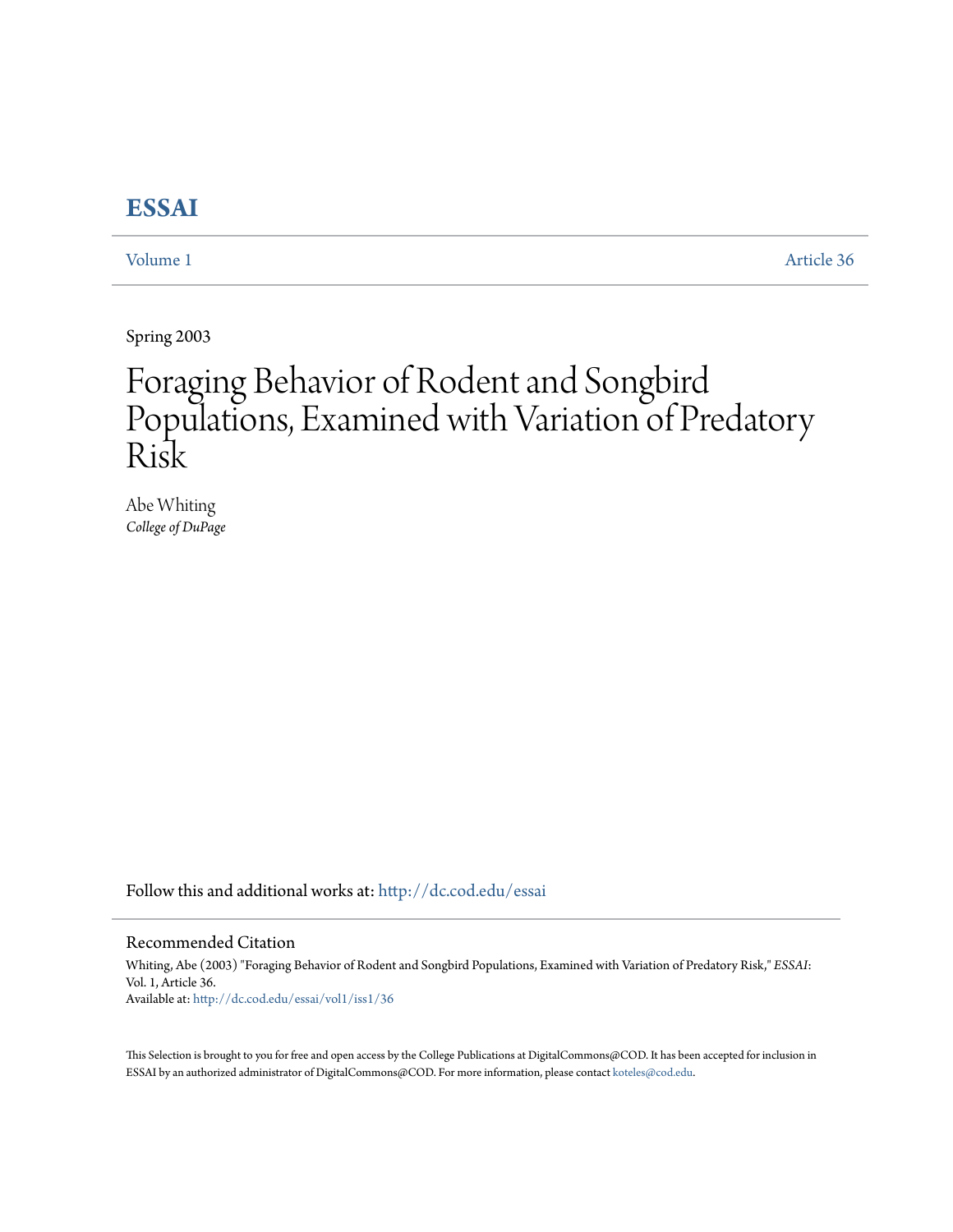Foraging Behavior of Rodent and Songbird Populations, Examined with Variation of Predatory Risk

#### by Abe Whiting

#### (Biology 103)

The Assignment: Write a research paper on a field-based ecological/behavioral study that shows how variations in the natural environment may differentially affect the foraging behavior of wild rodents and birds.

# ABSTRACT

**V**oraging behaviors of rodent and bird populations of an Illinois prairie were compared. Predation risk was taken in, as a factor by leaving seed trays in two different microhabitat patches of the prairie. One was open burned terrain; the other thick, cover tall grass. Seeds were weighted oraging behaviors of rodent and bird populations of an Illinois prairie were compared. Predation risk was taken in, as a factor by leaving seed trays in two different microhabitat patches of the prairie. One was open burne rodents and diurnal birds felt the pressures of implied predation strong enough to show a marked preference for the covered feeding patch. The ability of flight in birds did not seem to affect the preference for covered foraging. Future use of similar experiments may be useful in choice of habitat for the reintroduction of endangered species.

#### INTRODUCTION

The foraging behavior of birds and rodents should be directly related to the area and the time of day in which food is placed. This direct ration should come from various risks of the landscape including predation. "A formal definition of the cost of predation involves three terms: the risk of predation … the cost of being killed, which is the expected fitness if surviving … and the rate of change in expected fitness with energy intake." (Olsson et al. 2001) The cost of predation and the risk of predation are separate entities. The cost is shown in the GUD's, or giving up densities. Simply put, the amount of food left (given up) behind is the price paid because of predators. The risk is to the life of the forager being in immediate danger due to predation. Lastly, the rate of change in expected fitness with energy intake is simply the health of the animal compared with the amount of food it consumes or caches. Each species sees and perceives these risks differently. This leads to differences in feeding patch selections among species. (Marin et al. 2002)

In an experiment of the risk sensitivity in the foraging behavior of starlings, it was found that they always showed consistent variation in returning to food patch sites as to not reveal a pattern in which a predator could use to its advantage. (Schuck-Paim et al. 2001) This behavior is consistent with the point of this experiment. By spreading food in different zones of covered and uncovered areas, the belief is that birds and rodents will forage more readily within areas of better predation protection (e.g. under vegetation cover for rodents).

Being of different species and feeling different predatory pressures, birds will also have a higher likelihood to feed off of more tray that are in less covered areas, due to the adapted advantage of flight.

#### METHODS

The experiment took place on the Russell R. Kirt prairie located on the College of DuPage campus, Glen Ellyn, Illinois. The Kirt Prairie is an on-going restoration project initiated in 1984. It was built upon gravel and rubble with a majority clay base and only a thin layer of topsoil. It was reseeded and planted with seedlings that were a mixture of native grasses and forbs. Half the tall grass portion of the prairie is alternately burned every other year. This fact came greatly to our advantage in the experiment. The aim was to measure the average foraging of birds and rodents, in the face of predation.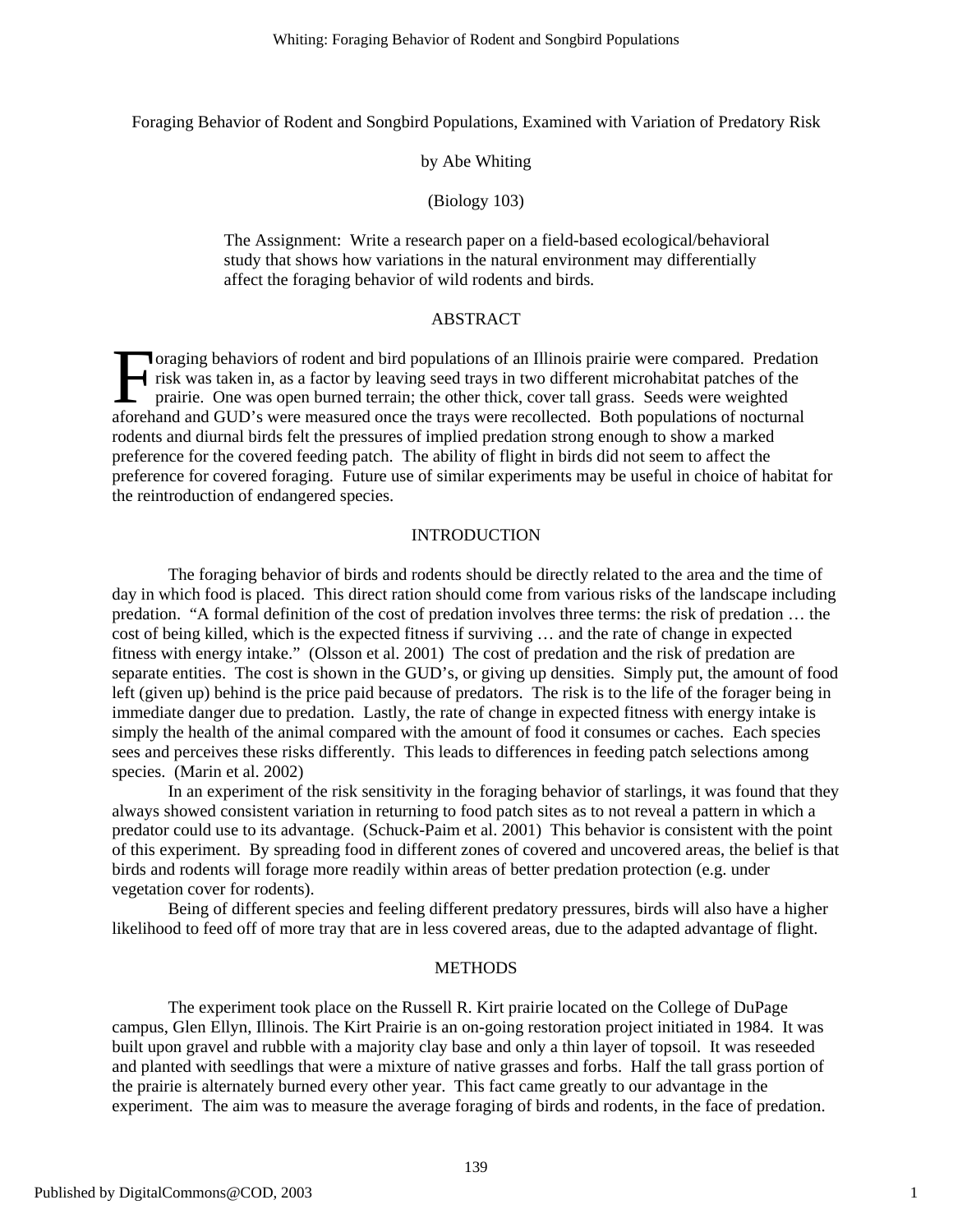Two types of patches were used. One patch was part of the prairie that had just been burned, and therefore was completely open. The second patch consisted of dense, dry, native tall grass remaining from the previous year.

The experiment was done in early spring so the primary species we were dealing with were: Peromyscus leucopus; common, white-footed mouse, Microtus pennsylvanicus; common, Meadow Vole, Common House Sparrow (non-native), European Starling (non-native) and the American Goldfinch; which is native to the prairie. The rodents from the area happen to be in majority nocturnal feeders; whereas the bird species above have a tendency to be diurnal feeders.

Four groupings of seed trays were constructed. Each group consisted of 40 trays. Each tray consisted of an average petri dish filled with 5 grams of sunflower seeds, and 25 mL of fine sand, to add to the effect of foraging. One group of trays was placed randomly throughout the unburned section of land at dusk; another was placed in the burned, open area, also at dusk. All trays were left with their lids off. They were staked to the ground to prevent tipping and bias data. All trays were also flagged, numbered and labeled for easy retrieval the next morning. The same procedure was followed for the other two groups, which were placed at dawn and were retrieved at dusk. Upon collection all trays were re-covered and rubber banded shut to keep from spillage.

Once back in the lab seeds were sifted from sand and weighted for GUD's. Each tray's GUD was recorded along with which group the tray belonged to. By knowing when the animal types feed we can fairly accurately assume what was eating from each tray, and whether that type of animal preferred to feed in the covered or uncovered environment.

#### RESULTS

Figure 1 shows the four groupings of 40 trays. The blue line represents the primarily nocturnal feeders eating from the covered grassland patch. This graph shows a multitude of spikes in the range of 3 to 4 grams of food consumed. The blue graph (R+B;COV)\* being as dramatic as it is suggests a more relaxed attitude toward foraging in a double, predation protected environment; darkness and grassland cover. Similarly, this need for cover is represented in the yellow graph (B;COV). The only difference is that the creatures represented here are primarily diurnal. The orange (R+B;NOCOV) and green graphs (B;NOCOV), representing the burned, uncovered patch, show little to no activity by comparison.

#### \*(R=rodent, B=bird, COV=cover, NOCOV=no cover)

This data is further compounded through statistical t=Test analysis (Table 1). If the Hypothesized Mean Difference of 0 were true, the fluctuation between COV (covered) and NOCOV (non-covered) would hover very closely to zero indicating very little difference between foraging behaviors for each microhabitat. However, as seen represented by tails 1 vs. 2, our fluctuation is far beyond any standard deviational error. This disproving of the Hypothesized Mean Difference of 0 indicates that animal foraging is greatly affected by placement of food stores.

### DISCUSSION

The data gathered has shown that the risk of predation is very real to the populations of prairie foraging animals. The instinct of self-preservation likely has created a habituated gap between areas deemed safe to forage and those with a higher probability for failure. This coincides perfectly with the original hypothesis of cover creating greater foraging success. However, the subhyothese of birds feeling less predation pressure due to the adaptation of flight was quite disproved. Rodents consumed a greater quantity of uncovered food than did birds. (See Figure 1, R+B;NOCV vs. B;NOCOV) Even though unexpected, the variable of cover of darkness may be part of the reason for such an influx.

This was a relatively simple study of the effects of predation on foraging behavior. All the species studied are fairly common. There is great knowledge in such a small study. With more and more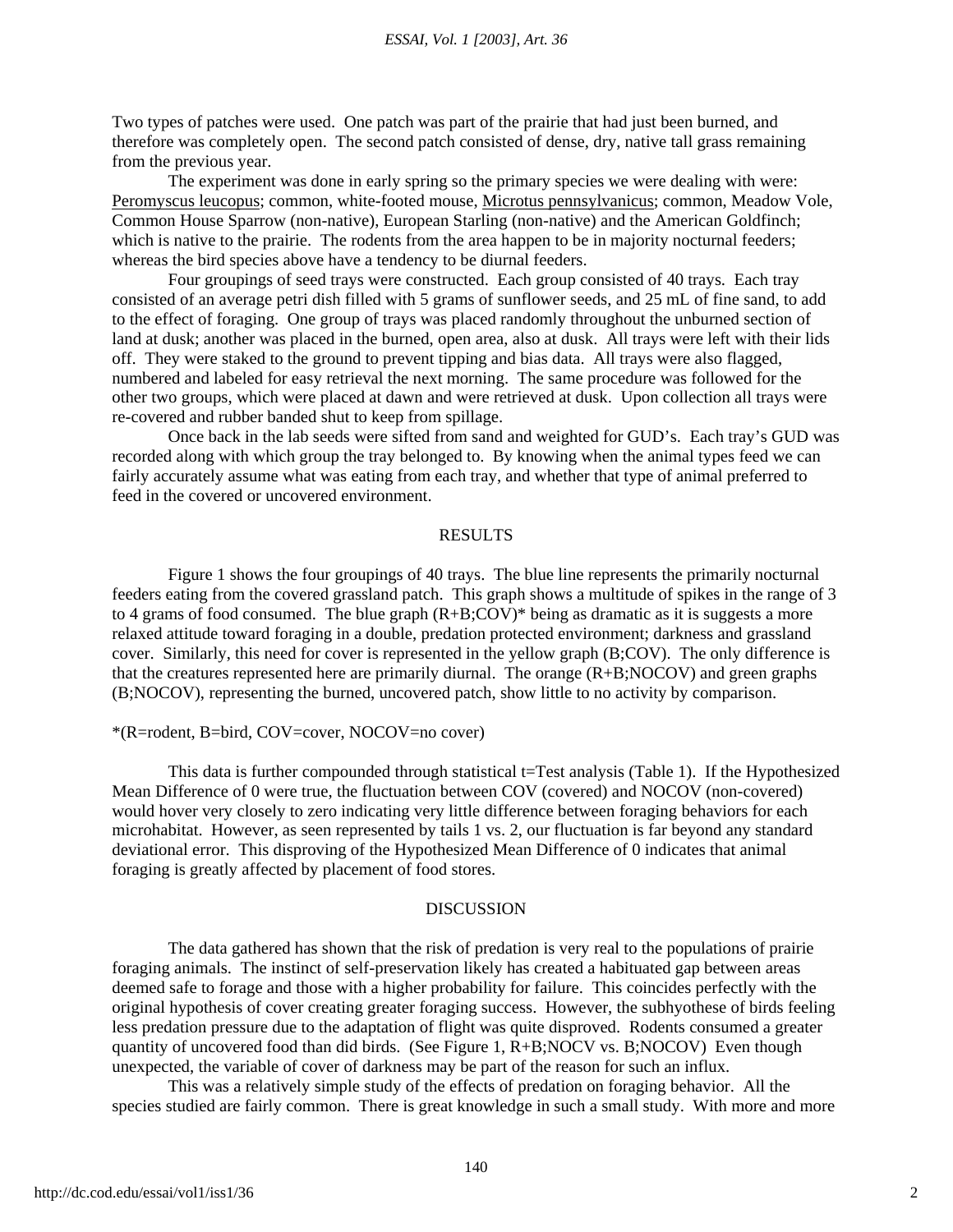animals getting their names added to the endangered species list, humans have to take a larger hand in repopulation of certain species. The simple information gleaned from this project gives greater insight into higher levels of environmental compatibility. The more a species is comfortable with its environmental specifics the greater its chance to survive, especially when it comes to something as touchy as reintroduction of an endangered species. Any edge that can be given in such instances is beneficial for all of us in the long run; even if it's just a little extra grassy cover.

## Works Cited

Olsson O., J.S. Brown, and H.G. Smith, 2001. Long-and short-term state-dependent foraging under predation risk: an indication of habitat quality.Animal Behavior, 2002, 63, 981-989 \*

\_\_\_\_\_\_\_\_\_\_\_\_\_\_\_\_\_\_\_\_\_\_\_\_\_\_\_\_\_\_

- Marin A.I., L. Hernandez and J.W. Laundre. Predation risk and food quantity in the selection of habitat by Black tailed Jackrabbit (Lepus californicus): an optimal foraging approach. Journal of Arid Environments.
- Schuck-Paim C. and A. Kacelink. Rationality in risk-sensitive foraging choices by starling. Animal Behavior, 2002, 64, 869-879